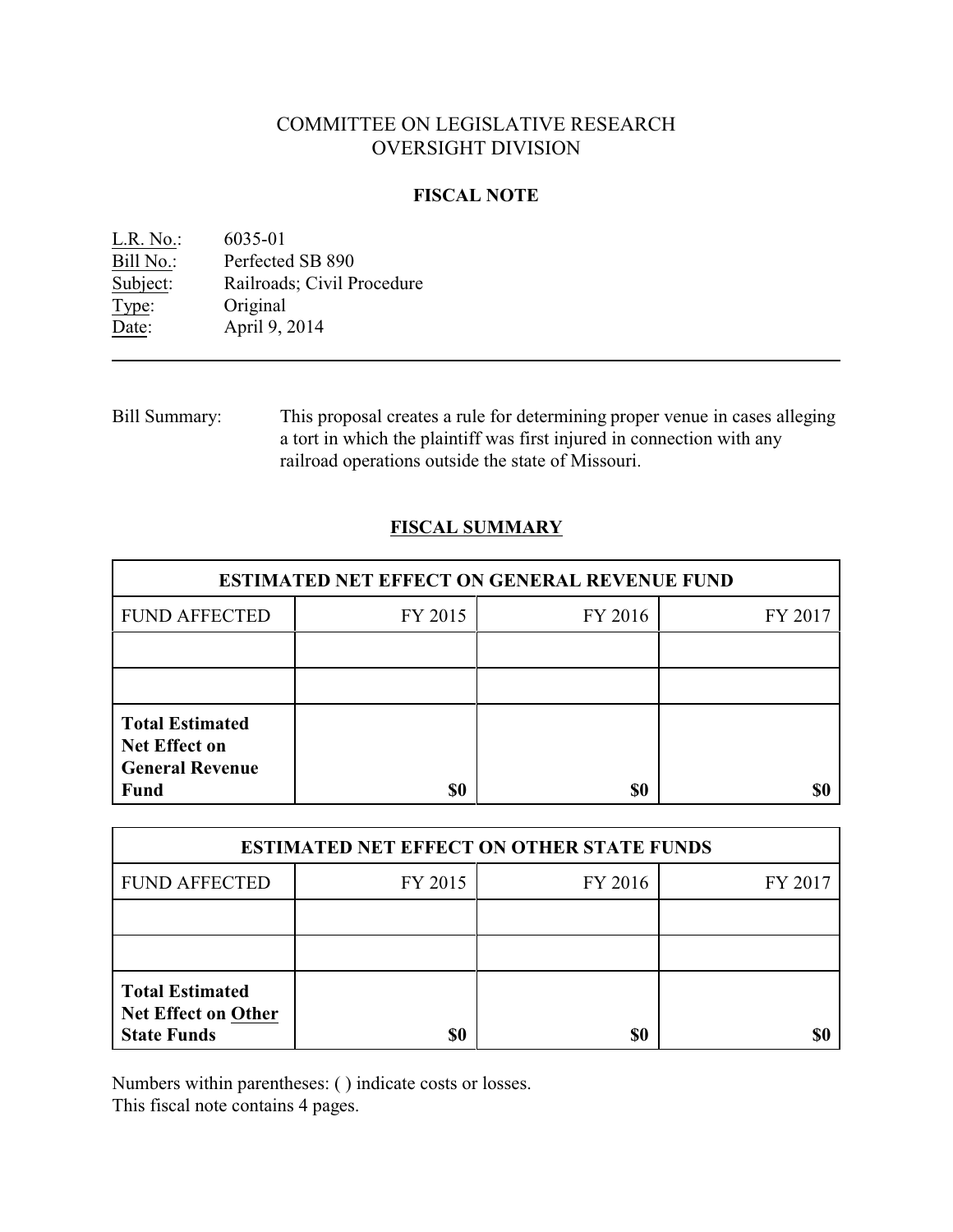L.R. No. 6035-01 Bill No. Perfected SB 890 Page 2 of 4 April 9, 2014

| <b>ESTIMATED NET EFFECT ON FEDERAL FUNDS</b>                        |         |         |         |  |
|---------------------------------------------------------------------|---------|---------|---------|--|
| <b>FUND AFFECTED</b>                                                | FY 2015 | FY 2016 | FY 2017 |  |
|                                                                     |         |         |         |  |
|                                                                     |         |         |         |  |
| <b>Total Estimated</b><br>Net Effect on All<br><b>Federal Funds</b> | \$0     | \$0     |         |  |

| <b>ESTIMATED NET EFFECT ON FULL TIME EQUIVALENT (FTE)</b>    |         |         |         |  |
|--------------------------------------------------------------|---------|---------|---------|--|
| <b>FUND AFFECTED</b>                                         | FY 2015 | FY 2016 | FY 2017 |  |
|                                                              |         |         |         |  |
|                                                              |         |         |         |  |
| <b>Total Estimated</b><br><b>Net Effect on</b><br><b>FTE</b> |         |         |         |  |

 $\Box$  Estimated Total Net Effect on All funds expected to exceed \$100,000 savings or (cost).

 $\Box$  Estimated Net Effect on General Revenue Fund expected to exceed \$100,000 (cost).

| <b>ESTIMATED NET EFFECT ON LOCAL FUNDS</b> |         |         |         |
|--------------------------------------------|---------|---------|---------|
| FUND AFFECTED                              | FY 2015 | FY 2016 | FY 2017 |
| <b>Local Government</b>                    | \$0     | \$0     |         |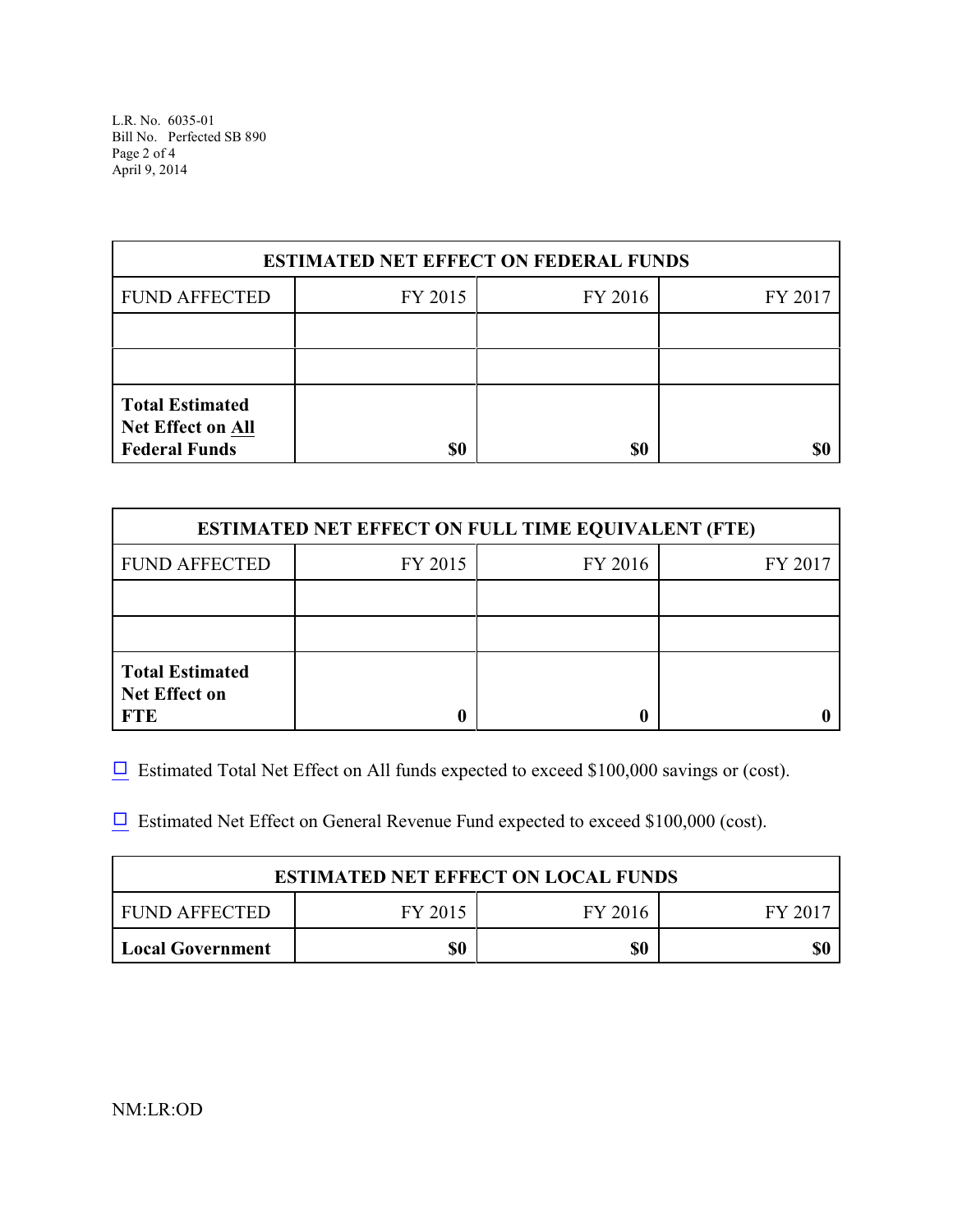L.R. No. 6035-01 Bill No. Perfected SB 890 Page 3 of 4 April 9, 2014

### **FISCAL ANALYSIS**

#### ASSUMPTION

Officials at the **Office of the Attorney General** assume that any potential costs arising from this proposal can be absorbed with existing resources.

Officials at the **Missouri Department of Transportation**, the **Office of Prosecution Services**, the **Office of the State Public Defender** and the **Office of the State Courts Administrator** each assume no fiscal impact to their respective agencies from this proposal.

| FISCAL IMPACT - State Government | FY 2015<br>$(10 \text{ Mo.})$ | FY 2016    | FY 2017                       |
|----------------------------------|-------------------------------|------------|-------------------------------|
|                                  | <u>\$0</u>                    | <u>\$0</u> | $\underline{\underline{\$0}}$ |
| FISCAL IMPACT - Local Government | FY 2015<br>$(10 \text{ Mo.})$ | FY 2016    | FY 2017                       |
|                                  | $\underline{\underline{\$0}}$ | <u>\$0</u> | $\underline{\underline{\$0}}$ |

#### FISCAL IMPACT - Small Business

No direct fiscal impact to small businesses would be expected as a result of this proposal.

#### FISCAL DESCRIPTION

The proposed legislation appears to have no direct fiscal impact.

This legislation is not federally mandated, would not duplicate any other program and would not require additional capital improvements or rental space.